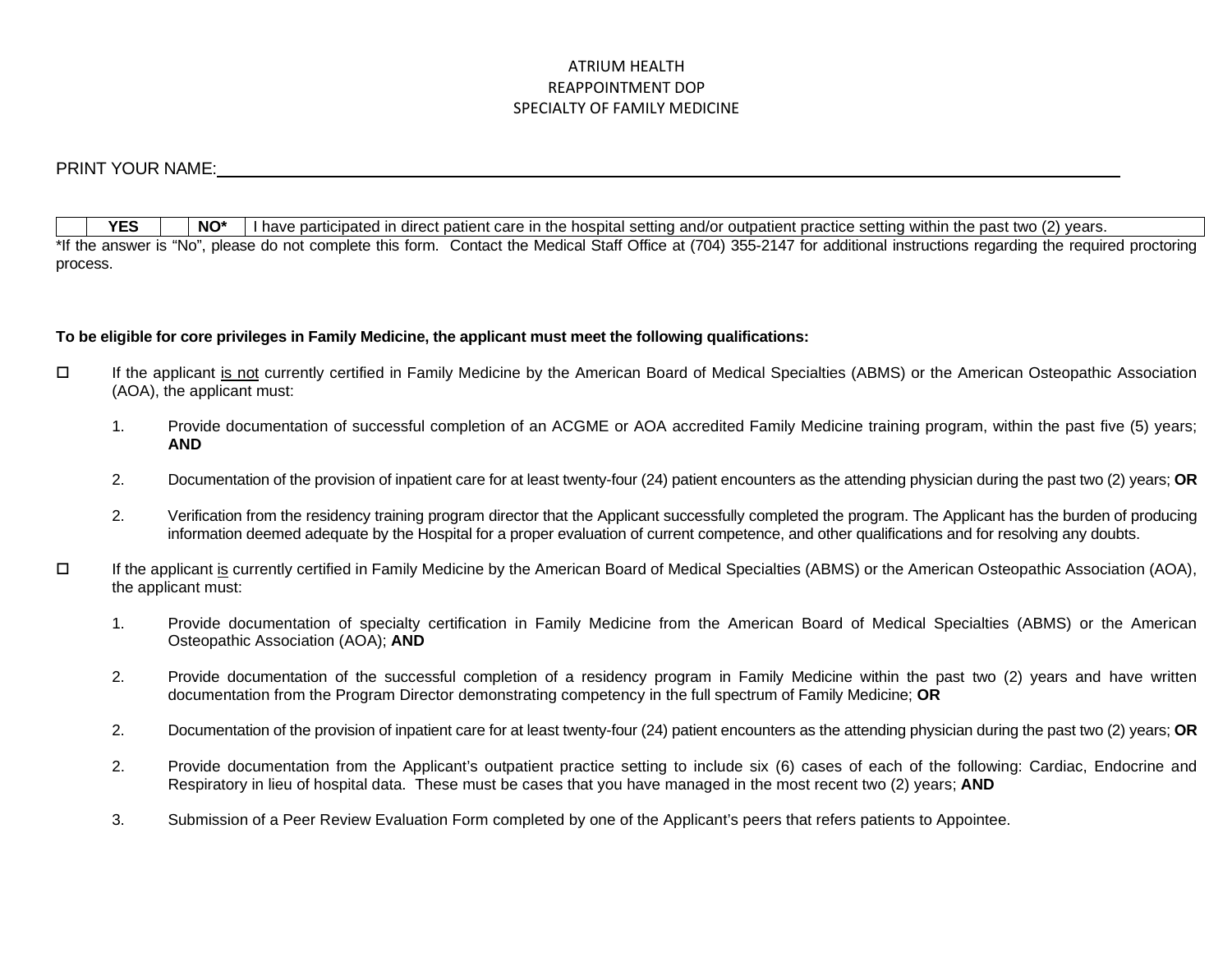NOTE 1: Physicians must apply for "CORE" privileges in order to be eligible for clinical privileges in the specialty of Family Medicine at any facility within Atrium Health.

NOTE 2: "CORE" privileges cannot be amended or altered in any way.

NOTE 3: Members of the Specialty of Family Medicine may provide routine prenatal care in hospital associated clinics and may admit patients for the diagnosis and management of pelvic pain and/or pelvic infections. **Applicants who have had sufficient training in obstetrics may wish to request additional privileges. Please contact the Medical Staff Office for further information.**

Please check appropriate blocks when applying for privileges:

| <b>CMC</b> | <b>PLV</b> | <b>UNV</b> | CR. | LIN | CAB | <b>UNN</b> | <b>STN</b> | <b>ANS</b> | <b>CLE</b> |        | <b>GENERAL FAMILY MEDICINE - STANDARD CORE</b><br><b>PRIVILEGES</b><br>Privileges included in GENERAL FAMILY MEDICINE - COMPLEX CORE<br><b>PRIVILEGES (CFAM-2)</b> |
|------------|------------|------------|-----|-----|-----|------------|------------|------------|------------|--------|--------------------------------------------------------------------------------------------------------------------------------------------------------------------|
|            |            |            | N/A |     |     |            |            |            |            | CFAM-1 | Standard Core General Family Medicine privileges.                                                                                                                  |

Non-critical care of adult patients for common medical conditions serving in a consulting role or as the attending physician. These privileges include medical consultation as requested by other physicians, interpretation of routine laboratory and radiographic studies, electrocardiograms, and dictation and record keeping as required by the institution and other regulatory bodies.

**NOTE: Core privileges in CFAM-1 do not extend to the provision of care in the intensive care or critical care settings. A critical care consult is required with the escalation of care.**

| <b>CMC</b> | <b>PLV</b> | <b>UNV</b> | <b>CR</b> | LIN | <b>CAB</b> | <b>UNN</b> | <b>STN</b> | <b>ANS</b> | <b>CLE</b> |        | <b>CORE FAMILY MEDICINE PRIVILEGES -</b><br><b>REHABILITATION HOSPITAL SETTING ONLY</b>                                                                                                                             |
|------------|------------|------------|-----------|-----|------------|------------|------------|------------|------------|--------|---------------------------------------------------------------------------------------------------------------------------------------------------------------------------------------------------------------------|
| N/A        | N/A        | N/A        |           | N/A | N/A        | N/A        | N/A        | N/A        | N/A        | CFAM-8 | Privileges include evaluation and management, as well as<br>procedures approved for performance within the acute<br>rehabilitation setting, in conjunction with the comprehensive<br>rehabilitation treatment plan. |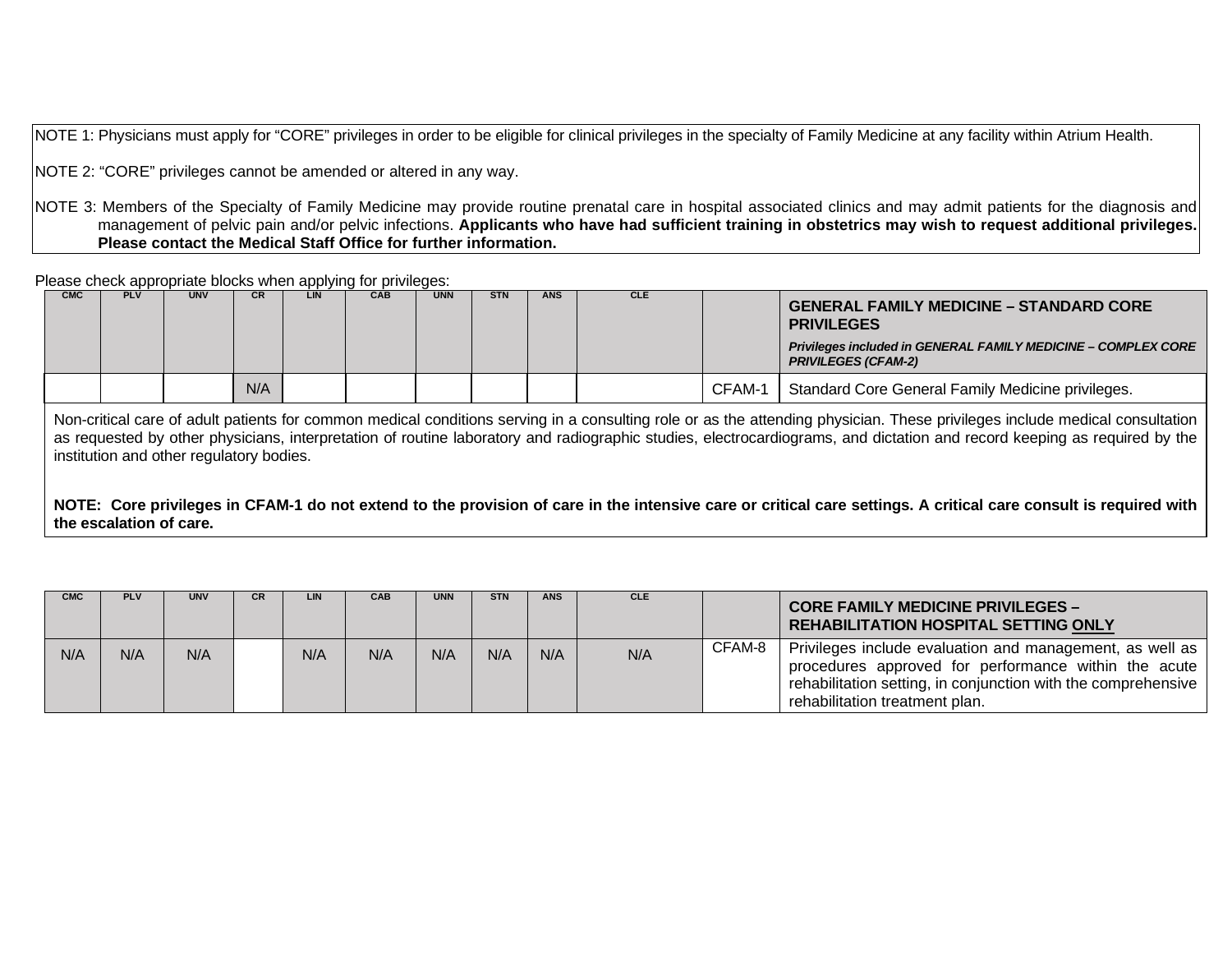#### Print Name

# **CFAM-2 COMPLEX GENERAL ADULT FAMILY MEDICINE – CORE PRIVILEGES**

# **The applicant must meet the following:**

1. Submit documentation of thirty (30) inpatient patient encounters during the past two (2) years to include some portion in critical care. Applicants have the burden of producing information deemed adequate by the Hospital for a proper evaluation of current competence, and other qualifications and for resolving any doubts.

| <b>CMC</b> | <b>PLV</b> | <b>UNV</b> | СR  | LIN | CAB | <b>UNN</b> | <b>STN</b> | <b>ANS</b> | <b>CLE</b> |        | <b>GENERAL ADULT FAMILY MEDICINE - COMPLEX CORE</b><br><b>PRIVILEGES</b> |
|------------|------------|------------|-----|-----|-----|------------|------------|------------|------------|--------|--------------------------------------------------------------------------|
|            |            |            | N/A |     |     |            |            |            |            | CFAM-2 | General Family Medicine Complex Core privileges.                         |

Privileges to evaluate; diagnose, treat and provide consultation to adult patients. Privileges include but are not limited to; arthrocentesis and joint injection; burns, superficial and partial thickness; treatment of decubitus ulcers; debridement of wounds; chronic ventilatory management; I & D abscess; local anesthetic techniques; manage uncomplicated minor closed fractures and uncomplicated dislocations; perform history and physical exam; perform simple skin biopsy or excision; digital or peripheral nerve blocks; placement of anterior nasal hemostatic packing; remove nonpenetrating foreign body from the eye, nose or ear; laceration repair; lumbar puncture; EKG interpretation; anoscopy; nasogastric tube placement; thrombosed hemorrhoid evacuations; cerumen removal; fluorescein staining of eye; bursa injection; catherization of the bladder; splint minor fractures of the arm or leg.

**NOTE: Core Privileges in CFAM-2 extend the provision of care to the intensive care or critical care settings.**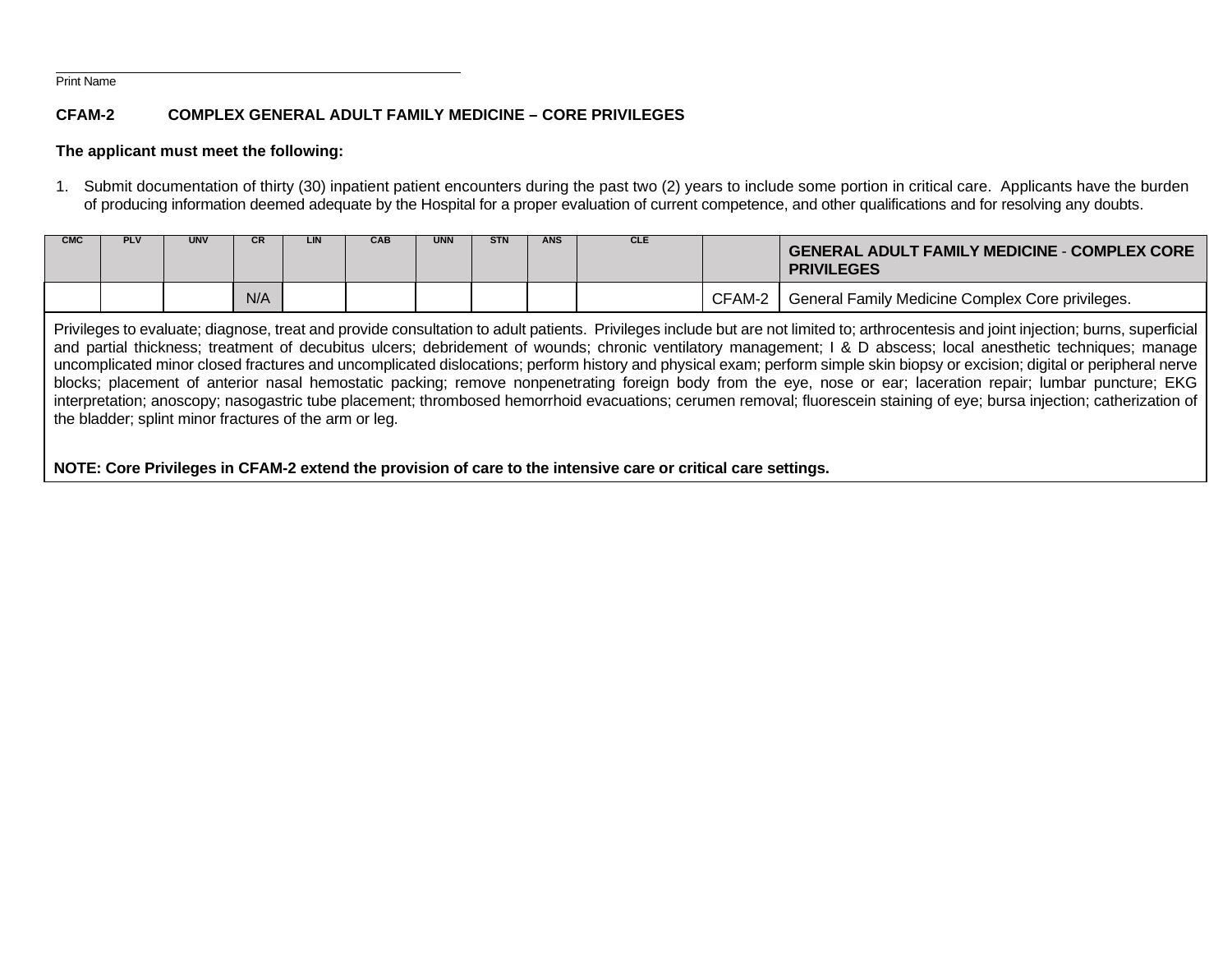#### **\* SPECIAL PRIVILEGES WITH QUALIFICATIONS AND/OR SPECIFIC CRITERIA - PROVIDE THE NUMBER OF PROCEDURES PERFORMED WITHIN THE PAST TWO YEARS AND FACILITY WHERE THE PROCEDURES WERE PERFORMED.**

| <b>CMC</b> | <b>PLV</b> | <b>UNV</b> | <b>CR</b> | LIN | CAB | <b>UNN</b> | <b>STN</b> | <b>ANS</b> | <b>CLE</b> |               | <b>GENERAL ADULT FAMILY</b><br><b>MEDICINE - COMPLEX CORE</b><br><b>SPECIAL PRIVILEGES</b> | <b>Minimum</b><br><b>Number</b><br>Required | <b>Number</b><br>Performed<br><b>Within The</b><br>Past 2<br>Years | Location |
|------------|------------|------------|-----------|-----|-----|------------|------------|------------|------------|---------------|--------------------------------------------------------------------------------------------|---------------------------------------------|--------------------------------------------------------------------|----------|
|            |            |            |           |     |     |            |            |            |            |               | Must apply for and maintain General Pediatrics<br>Standard Core Privileges (CFAM-2)        |                                             |                                                                    |          |
|            |            |            | N/A       |     |     |            |            |            |            | $CFAM-2(a)^*$ | Thoracentesis                                                                              | 5                                           |                                                                    |          |
|            |            |            | N/A       |     |     |            |            |            |            | $CFAM-2(b)^*$ | Abdominal Paracentesis                                                                     | $\sqrt{5}$                                  |                                                                    |          |
|            |            |            | N/A       |     |     |            |            |            |            | $CFAM-2(c)^*$ | Flexible Sigmoidoscopy<br>without Biopsy                                                   | 15                                          |                                                                    |          |
|            |            |            | N/A       |     |     |            |            |            |            | $CFAM-2(d)^*$ | Flexible Sigmoidoscopy<br>with Biopsy                                                      | 15/5                                        |                                                                    |          |
|            |            |            | N/A       |     |     |            |            |            |            | $CFAM-2(e)^*$ | <b>Cardiac Stress Testing</b><br>(Exercise)                                                | 5                                           |                                                                    |          |
|            |            |            | N/A       |     |     |            |            |            |            | $CFAM-2(f)^*$ | <b>Cardiac Stress Testing</b><br>(Drug Induced)                                            | 5                                           |                                                                    |          |
|            |            |            | N/A       |     |     |            |            |            |            | $CFAM-2(g)^*$ | <b>Bone Marrow Aspiration</b><br>and Biopsy                                                | 5                                           |                                                                    |          |
|            |            |            | N/A       |     |     |            |            |            |            | $CFAM-2(h)^*$ | Central Vein Catheter<br>Insertion                                                         | 10                                          |                                                                    |          |
|            |            |            | N/A       |     |     |            |            |            |            | CFAM-2(i)*    | Percutaneous Arterial Line<br>Placement                                                    | 5                                           |                                                                    |          |
|            |            |            | N/A       |     |     |            |            |            |            | $CFAM-2(j)^*$ | Placement of posterior<br>nasal hemostatic packing                                         | 5                                           |                                                                    |          |
|            |            |            | N/A       |     |     |            |            |            |            | $CFAM-2(k)^*$ | Chest tube placement                                                                       | 5                                           |                                                                    |          |
|            |            |            | N/A       |     |     |            |            |            |            | $CFAM-2(I)^*$ | Nasopharyngoscopy                                                                          | 5                                           |                                                                    |          |

**Maintenance Criteria for Continued Privileges – Special Privileges (CFAM-2):**

The Physician must submit a minimum of two (2) procedures for each special privilege held, over the past two (2) years based on acceptable results of ongoing professional practice evaluation and outcomes to reapply for special privileges. This will be reviewed at the time of reappointment. Physicians who would like to continue to hold any special privileges but are unable to document the minimal number will be requested to voluntarily withdraw their request for such privileges and to complete the necessary proctoring forms.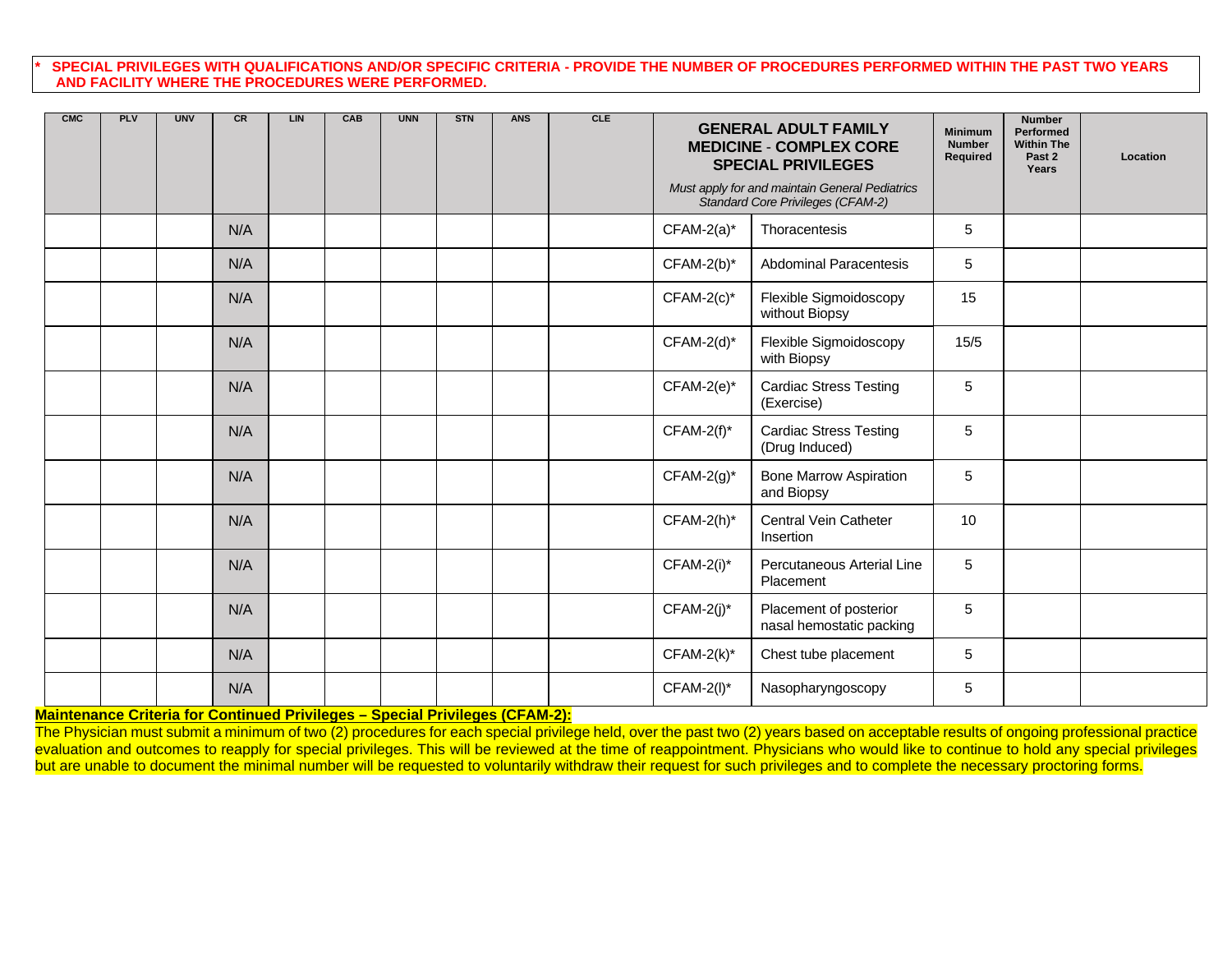## Print Name

| <b>CMC</b> | <b>PLV</b>                                                                                                                                                                                                                                                                                                                                                                                     | <b>UNV</b> | <b>CR</b> | <b>LIN</b> | <b>CAB</b> | <b>UNN</b> | <b>STN</b> | <b>ANS</b> | <b>CLE</b>                                                    |        | <b>OUTPATIENT ONLY – FAMILY MEDICINE STANDARD</b><br><b>CORE PRIVILEGES</b>                                                                                                                                                                                                                                                                                                                                                                                                                                             |
|------------|------------------------------------------------------------------------------------------------------------------------------------------------------------------------------------------------------------------------------------------------------------------------------------------------------------------------------------------------------------------------------------------------|------------|-----------|------------|------------|------------|------------|------------|---------------------------------------------------------------|--------|-------------------------------------------------------------------------------------------------------------------------------------------------------------------------------------------------------------------------------------------------------------------------------------------------------------------------------------------------------------------------------------------------------------------------------------------------------------------------------------------------------------------------|
|            | N/A                                                                                                                                                                                                                                                                                                                                                                                            | N/A        | N/A       |            |            |            |            |            |                                                               | CFAM-3 | Privileges include but are not limited to providing medical<br>services and participation in teaching activities involving the<br>care of outpatients in the Department of Family Medicine, and<br>the hospital clinics that are on a hospital license, when their<br>participation is requested by the respective Chief or designee<br>the Department. These privileges shall - include<br>of<br>management of clinical problems which fall within the purview<br>of Family Medicine, including routine prenatal care. |
|            |                                                                                                                                                                                                                                                                                                                                                                                                |            |           |            |            |            |            |            | <b>Maintenance Criteria for Continued Privileges (CFAM-3)</b> |        |                                                                                                                                                                                                                                                                                                                                                                                                                                                                                                                         |
|            | 1. Provide documentation from the Physicians outpatient practice setting to include a minimum of six (6) cases of each of the following: Cardiac, Endocrine and<br>Respiratory. These must be cases that you have managed in the most recent two (2) years; AND<br>2. Submission of a Peer Review Evaluation Form completed by one of the Applicant's peers that refers patients to Appointee. |            |           |            |            |            |            |            |                                                               |        |                                                                                                                                                                                                                                                                                                                                                                                                                                                                                                                         |

| <b>CMC</b> | <b>PLV</b> | <b>UNV</b> | CR. | LIN | CAB | <b>UNN</b> | <b>STN</b> | <b>ANS</b> | <b>CLE</b> |        | <b>GENERAL PEDIATRIC FAMILY MEDICINE TERM</b><br>NEWBORN NURSERY PRIVILEGES<br>Included in GENERAL PEDIATRIC FAMILY MEDICINE COMPLEX CORE<br><b>PRIVILEGES (CFAM-6)</b>                                                                         |
|------------|------------|------------|-----|-----|-----|------------|------------|------------|------------|--------|-------------------------------------------------------------------------------------------------------------------------------------------------------------------------------------------------------------------------------------------------|
|            |            |            | N/A |     |     |            |            | N/A        |            | CFAM-4 | Privileges to provide medical services and participate in the<br>care of newborns in the term newborn nursery.<br>These privileges shall include evaluation and management of<br>clinical problems which fall within the purview of Pediatrics. |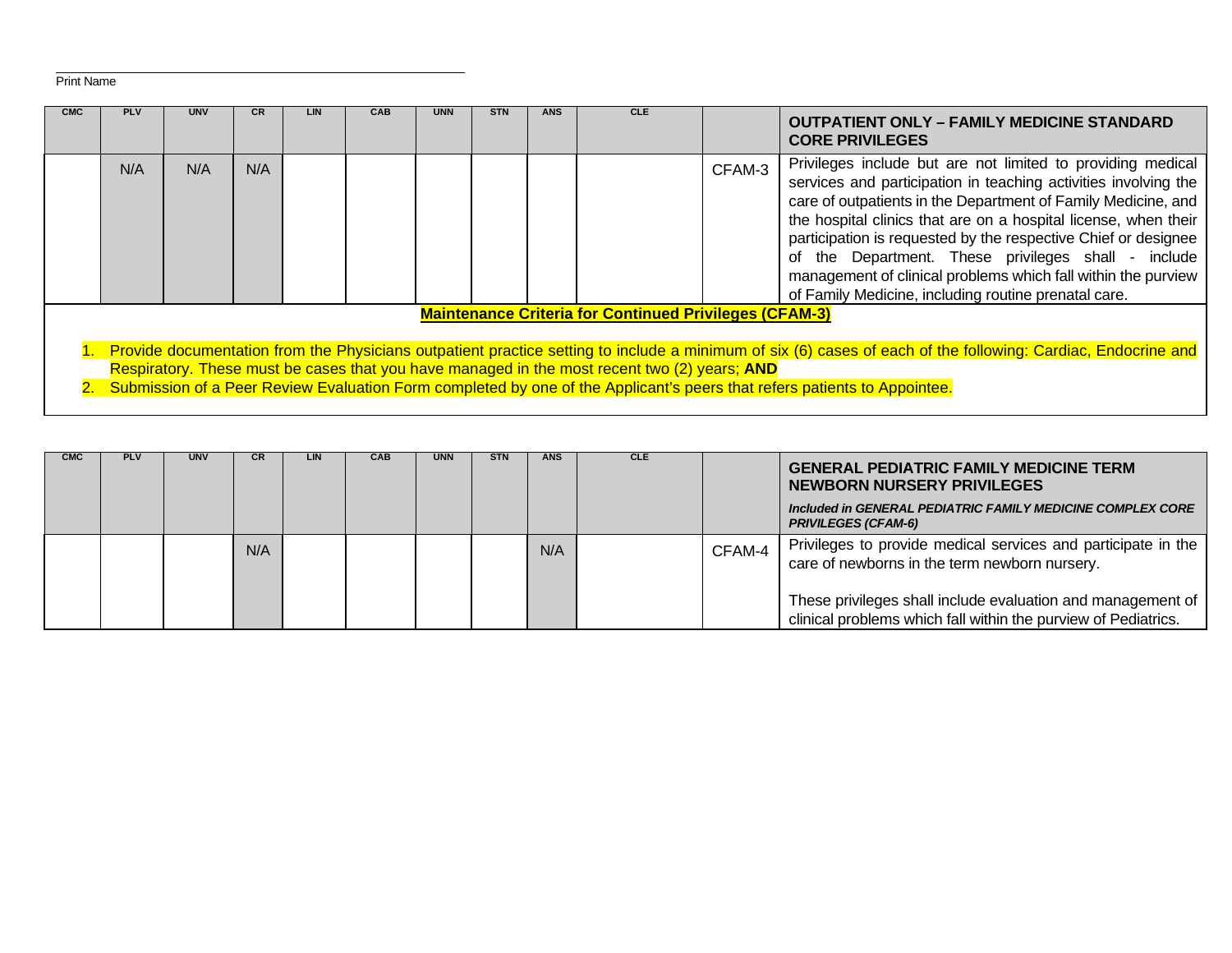```
 Print Name
```

| <b>CMC</b> | <b>PLV</b>              | <b>UNV</b>                                 | CR. | LIN | <b>CAB</b> | <b>UNN</b> | <b>STN</b> | <b>ANS</b> | <b>CLE</b>                                                                                                                   |        | <b>GENERAL PEDIATRIC FAMILY MEDICINE - STANDARD</b><br><b>CORE PRIVILEGES</b><br>Privileges included in GENERAL PEDIATRIC FAMILY MEDICINE<br><b>COMPLEX CORE PRIVILEGES (CFAM-6)</b>                                                                                                                                                                                                                                                                                                                                                                                                                                                                                                                                    |
|------------|-------------------------|--------------------------------------------|-----|-----|------------|------------|------------|------------|------------------------------------------------------------------------------------------------------------------------------|--------|-------------------------------------------------------------------------------------------------------------------------------------------------------------------------------------------------------------------------------------------------------------------------------------------------------------------------------------------------------------------------------------------------------------------------------------------------------------------------------------------------------------------------------------------------------------------------------------------------------------------------------------------------------------------------------------------------------------------------|
|            |                         |                                            | N/A |     |            |            |            |            |                                                                                                                              | CFAM-5 | Standard Core Pediatric General Family Medicine privileges.                                                                                                                                                                                                                                                                                                                                                                                                                                                                                                                                                                                                                                                             |
|            |                         | cesarean sections on full term deliveries. |     |     |            |            |            |            |                                                                                                                              |        | Non-critical care of pediatric patients for common medical conditions serving in a consulting role or as the attending physician. These privileges include medical consultation<br>as requested by other physicians, interpretation of routine laboratory and radiographic studies, electrocardiograms, and dictation and record keeping as required by the<br>institution and other regulatory bodies. Privileges are not limited to, I&D of abscess, manage uncomplicated minor closed fractures and uncomplicated dislocations, perform<br>history and physical exam, perform simple skin biopsy or excision, remove non-penetrating corneal foreign body and laceration repair; lumbar spinal tap and attendance at |
|            |                         |                                            |     |     |            |            |            |            | that are on a hospital license, when their participation is requested by the respective Chief or designee of the Department. |        | Privileges also include but are not limited to participation in teaching activities involving the care of outpatients in the Department of Family Medicine, and the hospital clinics                                                                                                                                                                                                                                                                                                                                                                                                                                                                                                                                    |
|            | the escalation of care. |                                            |     |     |            |            |            |            |                                                                                                                              |        | NOTE: Core privileges in CFAM-5 do not extend to the provision of care in the intensive care or critical care settings. A critical care consult is required with                                                                                                                                                                                                                                                                                                                                                                                                                                                                                                                                                        |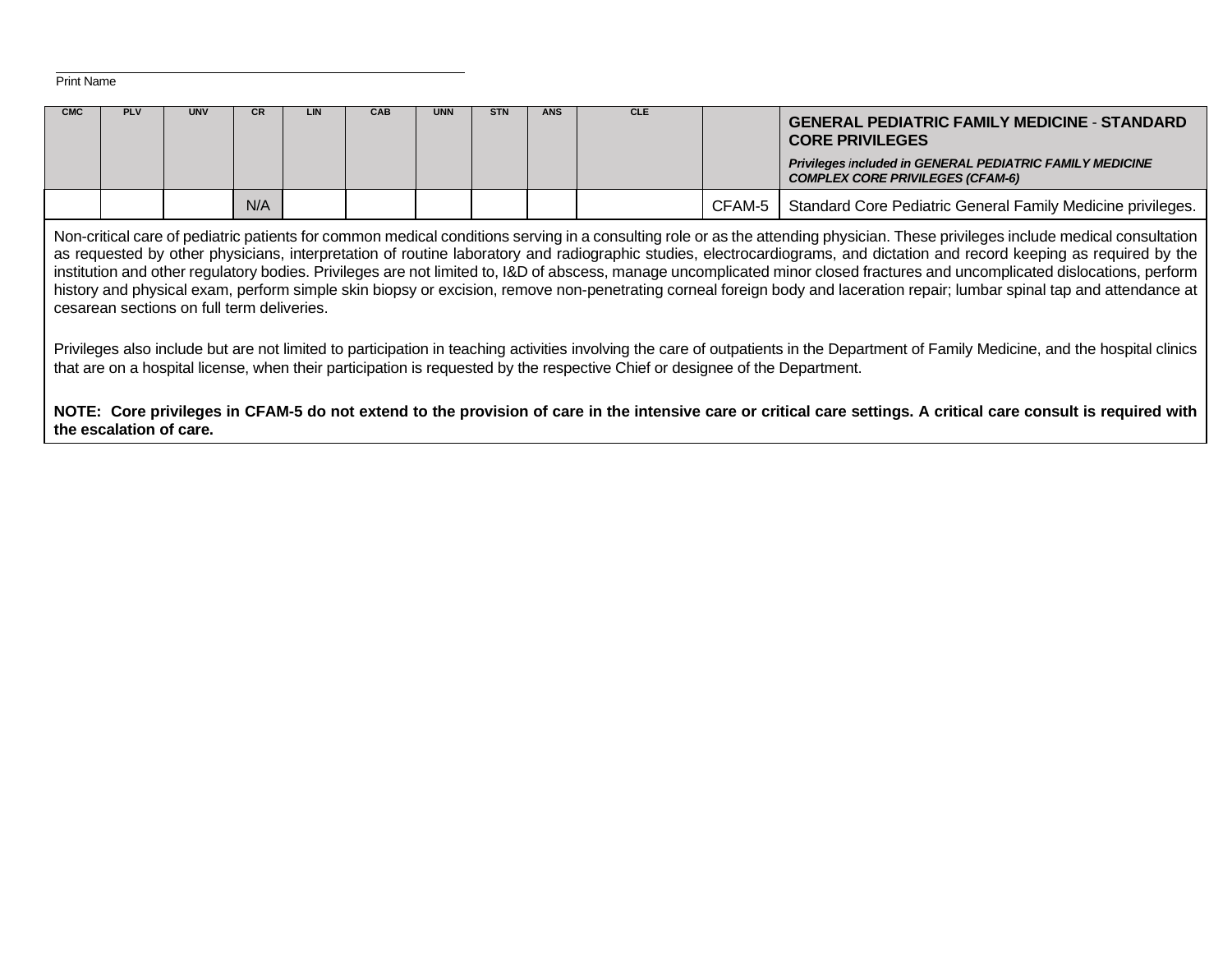Print Name

# **CFAM-6 COMPLEX GENERAL PEDIATRIC FAMILY MEDICINE – CORE PRIVILEGES**

## **The applicant must meet the following:**

1. Submit documentation of thirty (30) inpatient patient encounters during the past two (2) years to include some portion in critical care. Applicants have the burden of producing information deemed adequate by the Hospital for a proper evaluation of current competence, and other qualifications and for resolving any doubts.

| CMC | PLV | <b>UNV</b> | <b>CR</b> | LIN | CAB | <b>UNN</b> | <b>STN</b> | <b>ANS</b> | <b>CLE</b> |        | <b>GENERAL PEDIATRIC FAMILY MEDICINE - COMPLEX</b><br><b>CORE PRIVILEGES</b> |
|-----|-----|------------|-----------|-----|-----|------------|------------|------------|------------|--------|------------------------------------------------------------------------------|
|     |     |            | N/A       |     |     |            |            |            |            | CFAM-6 | General Pediatric Family Medicine Complex Core privileges.                   |

Privileges to evaluate, diagnose and treat pediatric patients up to the age of 18 with common illnesses, injuries or disorders. This includes the care of the normal newborn as well as the uncomplicated premature infant equal to or greater than thirty-five (35) weeks gestation. Privileges include but are not limited to, I&D abscess, manage uncomplicated minor closed fractures and uncomplicated dislocations, perform history and physical exam, perform simple skin biopsy or excision, remove nonpenetrating corneal foreign body and laceration repair; lumbar spinal tap and EKG interpretation; attendance at cesarean sections on full term deliveries.

# **NOTE: Core Privileges in CFAM-6 extend the provision of care to the intensive care, critical care settings, and term newborn nursery.**

| <b>CMC</b> | PLV | <b>UNV</b> | <b>CR</b> | <b>LIN</b> | <b>CAB</b> | <b>UNN</b> | <b>STN</b> | <b>ANS</b> | CLE |               | <b>GENERAL PEDIATRIC FAMILY</b><br><b>MEDICINE - COMPLEX CORE</b><br><b>PRIVILEGES</b><br>Must apply for and maintain General Pediatrics<br>Standard Core Privileges (CFAM-6) | <b>Minimum</b><br><b>Number</b><br>Required | <b>Number</b><br>Performed<br><b>Within The</b><br>Past 2<br>Years | Location |
|------------|-----|------------|-----------|------------|------------|------------|------------|------------|-----|---------------|-------------------------------------------------------------------------------------------------------------------------------------------------------------------------------|---------------------------------------------|--------------------------------------------------------------------|----------|
|            |     |            | N/A       |            |            |            |            |            |     | $CFAM-6(a)^*$ | <b>Arterial Puncture</b>                                                                                                                                                      | 5                                           |                                                                    |          |
|            |     |            | N/A       |            |            |            |            |            |     | $CFAM-6(b)^*$ | Circumcisions                                                                                                                                                                 | 5                                           |                                                                    |          |
|            |     |            | N/A       |            |            |            |            |            |     | $CFAM-6(c)*$  | <b>Umbilical Artery</b><br><b>Catheter Placement</b>                                                                                                                          | 5                                           |                                                                    |          |
|            |     |            | N/A       |            |            |            |            |            |     | $CFAM-6(d)^*$ | <b>Umbilical Vein Catheter</b><br>Placement                                                                                                                                   | 5                                           |                                                                    |          |
|            |     |            | N/A       |            |            |            |            |            |     | $CFAM-6(e)^*$ | <b>Chest Tube Insertion</b>                                                                                                                                                   | 5                                           |                                                                    |          |
|            |     |            | N/A       |            |            |            |            |            |     | $CFAM-6(f)^*$ | Frenotomy                                                                                                                                                                     | 5                                           |                                                                    |          |

## **Maintenance Criteria for Continued Privileges – Special Privileges (CFAM-6):**

The Physician must submit a minimum of two (2) procedures for each special privilege held, over the past two (2) years based on acceptable results of ongoing professional practice evaluation and outcomes to reapply for special privileges. This will be reviewed at the time of reappointment. Physicians who would like to continue to hold any special privileges but are unable to document the minimal number will be requested to voluntarily withdraw their request for such privileges and to complete the necessary proctoring forms.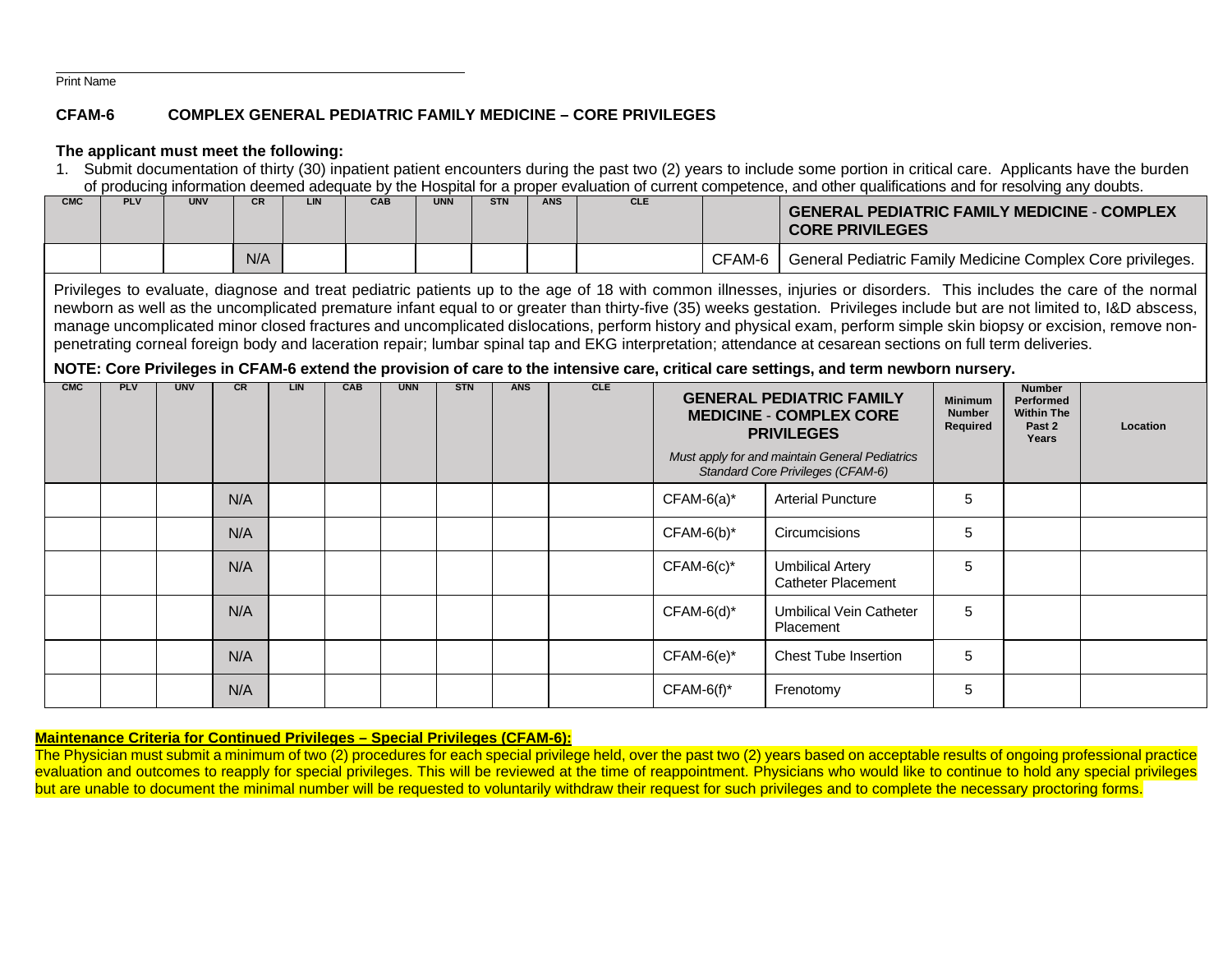To be eligible for Emergency Medicine Core Privileges, the applicant must have privileges in Emergency Medicine at an Atrium Health facility prior to December 31, 2018.

| <b>CMC</b> | <b>PLV</b> | <b>UNV</b> |     | LIN     | <b>CAB</b> | <b>UNN</b> | <b>STN</b> | <b>ANS</b> | <b>CLE</b> |        | <b>EMERGENCY MEDICINE CORE PRIVILEGES</b>                                                                                                                                                                                                                                                                                                                                                                                                                                                                                                                                                                                                                                                   |
|------------|------------|------------|-----|---------|------------|------------|------------|------------|------------|--------|---------------------------------------------------------------------------------------------------------------------------------------------------------------------------------------------------------------------------------------------------------------------------------------------------------------------------------------------------------------------------------------------------------------------------------------------------------------------------------------------------------------------------------------------------------------------------------------------------------------------------------------------------------------------------------------------|
| $N/A**$    | $N/A**$    | $N/A**$    | N/A | $N/A**$ | $N/A**$    | $N/A**$    |            |            | $N/A**$    | CFAM-7 | Privileges to assess, evaluate, diagnose and provide initial treatment<br>to patients of all age groups, except as specifically excluded from<br>practice, who present in the Emergency Department with any<br>symptom, illness, injury or condition; to provide services necessary<br>to ameliorate minor illnesses or injuries and stabilize patients with<br>major illnesses or injuries; and to assess all patients to determine<br>whether additional care is necessary.<br>PLEASE NOTE - privileges do not include long-term care of patients<br>on an inpatient basis, or admitting or performing scheduled elective<br>procedures with the exception of procedures performed during |
|            |            |            |     |         |            |            |            |            |            |        | routine Emergency Department follow-up visits.                                                                                                                                                                                                                                                                                                                                                                                                                                                                                                                                                                                                                                              |
|            |            |            |     |         |            |            |            |            |            |        | NOTE: Privileges include but are not limited to abscess incision and drainage, including Bartholin's cyst; Administration of thrombolytic therapy for myocardial infarction, pulmonary<br>embolism, and/or stroke; Anoscopy; Application of splints and plaster fiberglass or similar molds; Arterial puncture and cannulations; Arthrocentesis and joint injection; Regional anesthesia<br>defined as peripheral nerve, field and Bier blocks using local anesthetics for the purpose of providing anesthesia to perform invasive procedures or manage acute pain; Bladder                                                                                                                 |

defined as peripheral nerve, field and Bier blocks using local anesthetics for the purpose of providing anesthesia to perform invasive procedures or manage acute pain; Bladder decompression and catheterization techniques; Blood component transfusion therapy; Burn management, including escharotomy; Cannulation, artery and vein; Cardiac pacing, including, but not limited to, external, transthoracic and tranvenous; Cardiac massage, open or closed; Cardioversion (synchronized counter shock); Central venous access (femoral, jugular, peripheral, internal jugular, subclavian, and cutdowns); Cricothyrotomy; Defibrillation (internal or external); Delivery of newborn, emergency; Dislocation/fracture reduction/immobilization techniques; Electrocardiography interpretation; Endotracheal intubation techniques; GI decontamination (emesis, lavage, charcoal); Hernia reduction; Immobilization techniques; Irrigation and management of caustic exposures; Insertion of emergency transvenous pacemaker; Intracardiac injection; Intraosseous infusion; Laryngoscopy, direct and indirect; Lumbar puncture; Management of epistaxis; Nail trephine techniques; Nasal cautery/packing; Nasogastric/orogastric intubation; Ocular tonometry; Oxygen therapy; Paracentesis; Pericardiocentesis, emergency only; Peripheral venous cutdown; Peritoneal lavage or tap; Preliminary interpretation of plain films; Removal of foreign bodies from soft tissues airway, including nose, eye, ear, rectum and vagina; soft instrumentation/ irrigation, skin, or subcutaneous tissue; Removal of IUD; Repair of lacerations; Resuscitation, all ages; Slit lamp used for ocular exam, removal of corneal foreign body: Splint or cast application after reduction of fracture or dislocation; Spine immobilization; Thoracentesis;, Thoracostomy tube or catheter insertion; Thoracotomy, open for patients in extremis; use of manual and mechanical ventilators and resuscitators; wound debridement and repair; moderate and deep sedation in accordance to sedation policy; Confirmation of intrauterine pregnancy by pelvic ultrasound; (FAST) Confirmation of traumatic free intraperitoneal and intrathoracic fluid by Focused Assessment with Sonography for Trauma (FAST) exam; (AAA) Confirmation of presence of abdominal aortic aneurysm by focused abdominal sonography; Basic Resuscitation Cardiac Ultrasound (Pericardial Effusion and Cardiac Activity) and Advanced Emergency Cardiac Ultrasound (Right Ventricle Dilation and Global Left Ventricle Function); Emergency Ultrasound (Ocular for use in evaluation of Intraocular Pathology excluding Optic Nerve Measurements); Emergency Ultrasound (Soft-Tissue Infection and Musculoskeletal).

\*\*Due to contractual restrictions, these privileges cannot be granted at this time.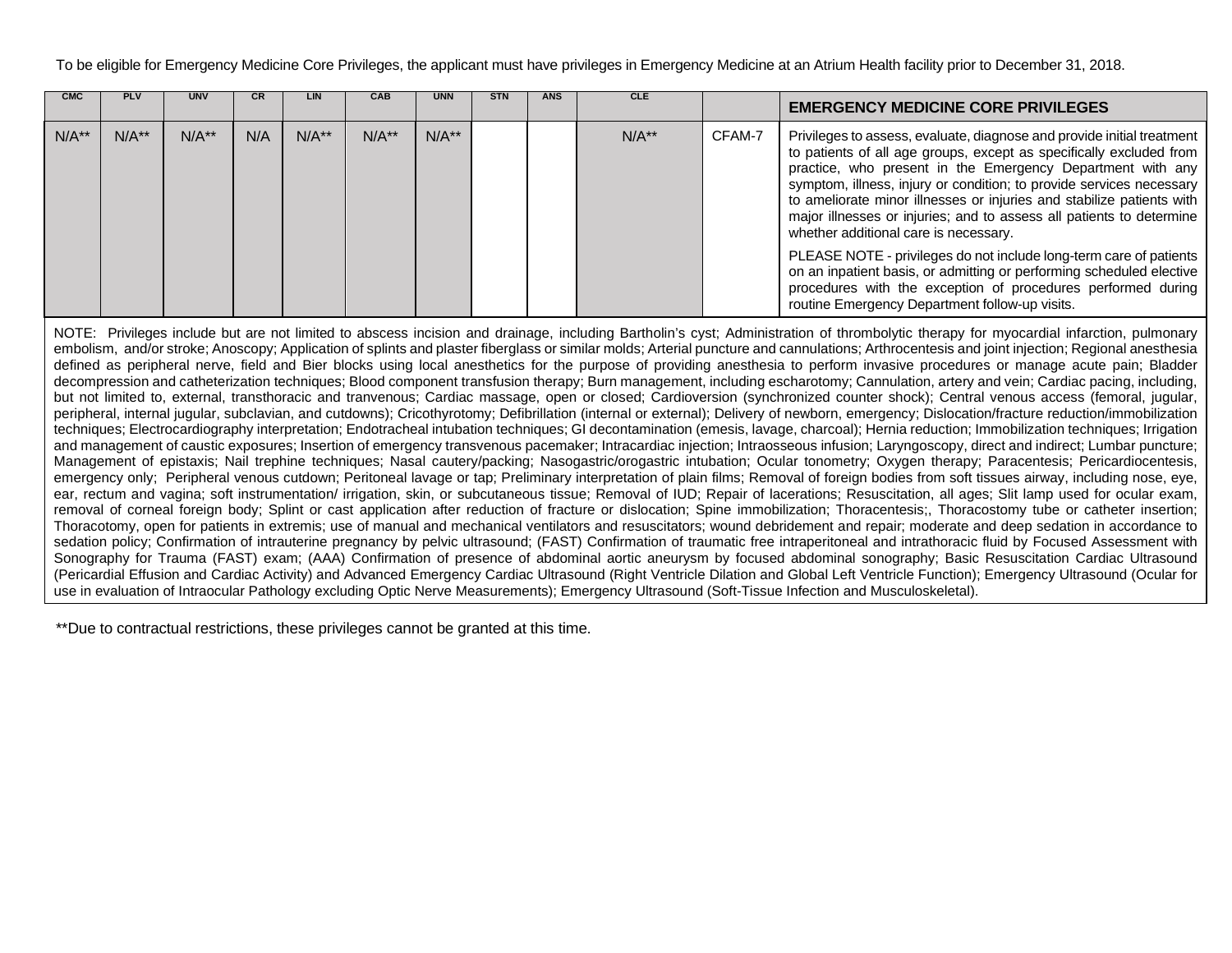# **PRIVILEGES REQUESTED BY:**

I have requested only those privileges for which by education, training, current experience, and demonstrated performance I am qualified to perform, and that I wish to exercise at Atrium Health and;

I understand that:

- a) In exercising any clinical privileges granted, I am constrained by hospital and medical staff policies and rules applicable generally and any applicable to the particular situation.
- b) Any restriction on the clinical privileges granted to me is waived in an emergency situation and in such a situation my actions are governed by the applicable section of the medical staff bylaws or related documents.

# I attest that I am not currently a user of illegal drugs or do not currently abuse the use of legal drugs.

 $\_$  , and the set of the set of the set of the set of the set of the set of the set of the set of the set of the set of the set of the set of the set of the set of the set of the set of the set of the set of the set of th

I attest that I do not have a physical or mental condition which could affect my motor skills or ability to exercise the clinical privileges requested or that I require an accommodation in order to exercise the privileges requested safely and competently.

Signature Date **Date of the Contract of Contract Contract of Contract Contract Contract Only and Contract Only a** 

\_\_\_\_\_\_\_\_\_\_\_\_\_\_\_\_\_\_\_\_\_\_\_\_\_\_\_\_\_\_\_\_\_\_\_\_\_\_\_\_\_\_\_\_\_\_\_\_\_\_\_\_\_\_\_\_\_\_\_\_\_\_\_\_\_\_\_\_\_\_\_\_\_ \_\_\_\_\_\_\_\_\_\_\_\_\_\_\_\_\_\_\_\_

Print Name

==============================================================================================

Approval by the CHS Medical Executive Committee: 05/17/2018 Approval by the Board of Commissioners: 06/12/2018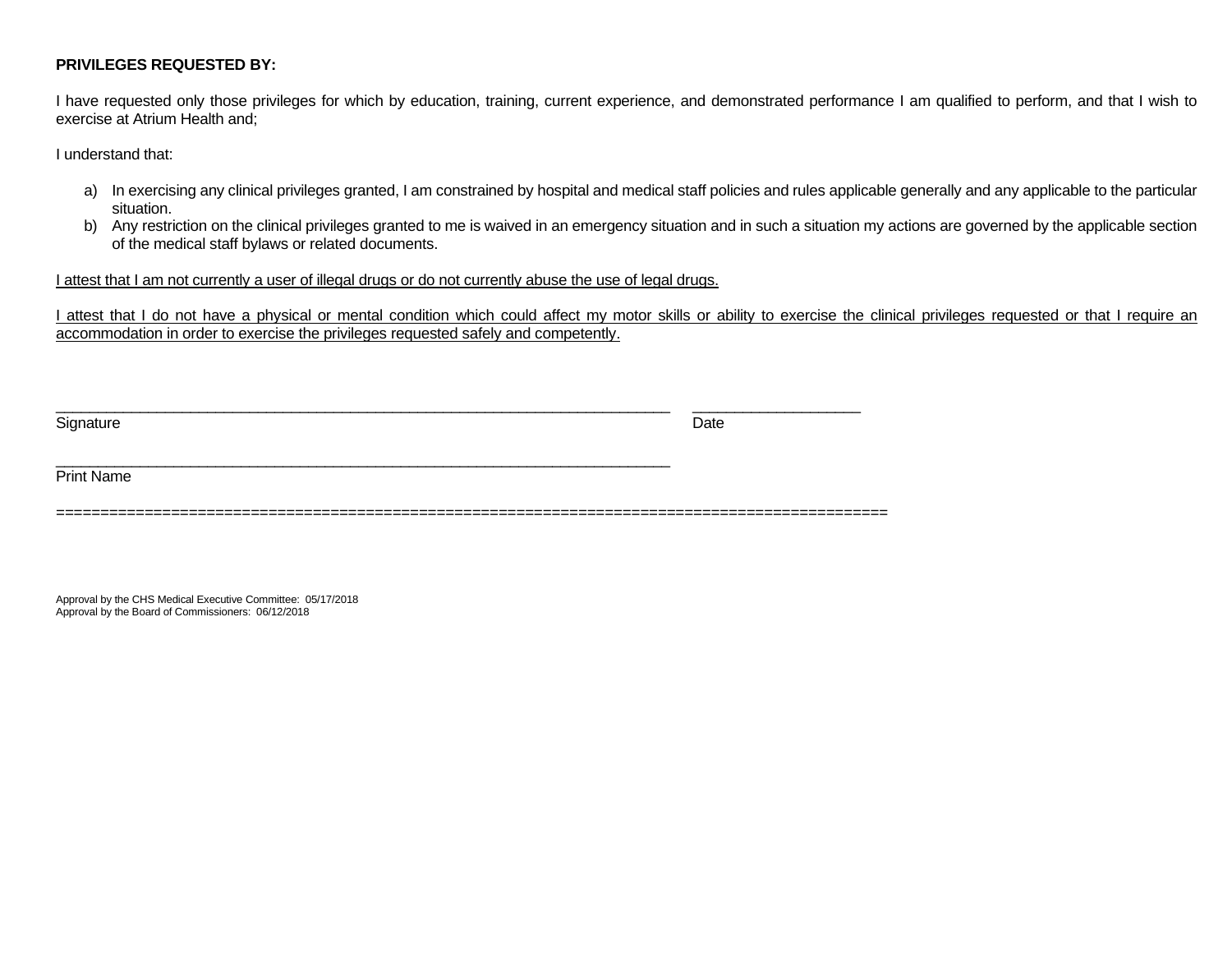#### **CFAM-2(a) THORACENTESIS**

**EXPLANATION:** Applicant shall present evidence of appropriate training and qualifications to perform Thoracentesis.

**QUALIFICATIONS:** The applicant shall have the burden of producing adequate information for proper evaluation of his competence and qualifications and for resolving any doubts about such qualifications. This documentation may be provided by the applicant, and/or by a letter from the proctor stipulating that the procedures have been performed by the applicant under the direct supervision of the proctor.

Applicants shall present evidence of the following:

- 1. Provide documentation of the successful completion of a residency program in Family Medicine within the past two (2) years and have written documentation from the Program Director demonstrating competency in Thoracentesis; **OR**
- 1. Provide a minimum number of five (5) cases performed within the past two (2) years; **OR**
- 1. Submit the PERMISSION TO BE PROCTORED REQUEST FORM requesting concurrent proctoring by a physician who currently holds privileges to perform Thoracentesis. You must provide documentation of proctoring for five (5) procedures.

#### **CFAM-2(b) ABDOMINAL PARACENTESIS**

**EXPLANATION:** Applicant shall present evidence of appropriate training and qualifications to perform Abdominal Paracentesis.

**QUALIFICATIONS:** The applicant shall have the burden of producing adequate information for proper evaluation of his competence and qualifications and for resolving any doubts about such qualifications. This documentation may be provided by the applicant, and/or by a letter from the proctor stipulating that the procedures have been performed by the applicant under the direct supervision of the proctor.

- 1. Provide documentation of the successful completion of a residency program in Family Medicine within the past two (2) years and have written documentation from the Program Director demonstrating competency in Abdominal Paracentesis; **OR**
- 1. Provide a minimum number of five (5) cases performed within the past two (2) years; **OR**
- 1. Submit the PERMISSION TO BE PROCTORED REQUEST FORM requesting concurrent proctoring by a physician who currently holds privileges to perform Abdominal Paracentesis. You must provide documentation of proctoring for five (5) procedures.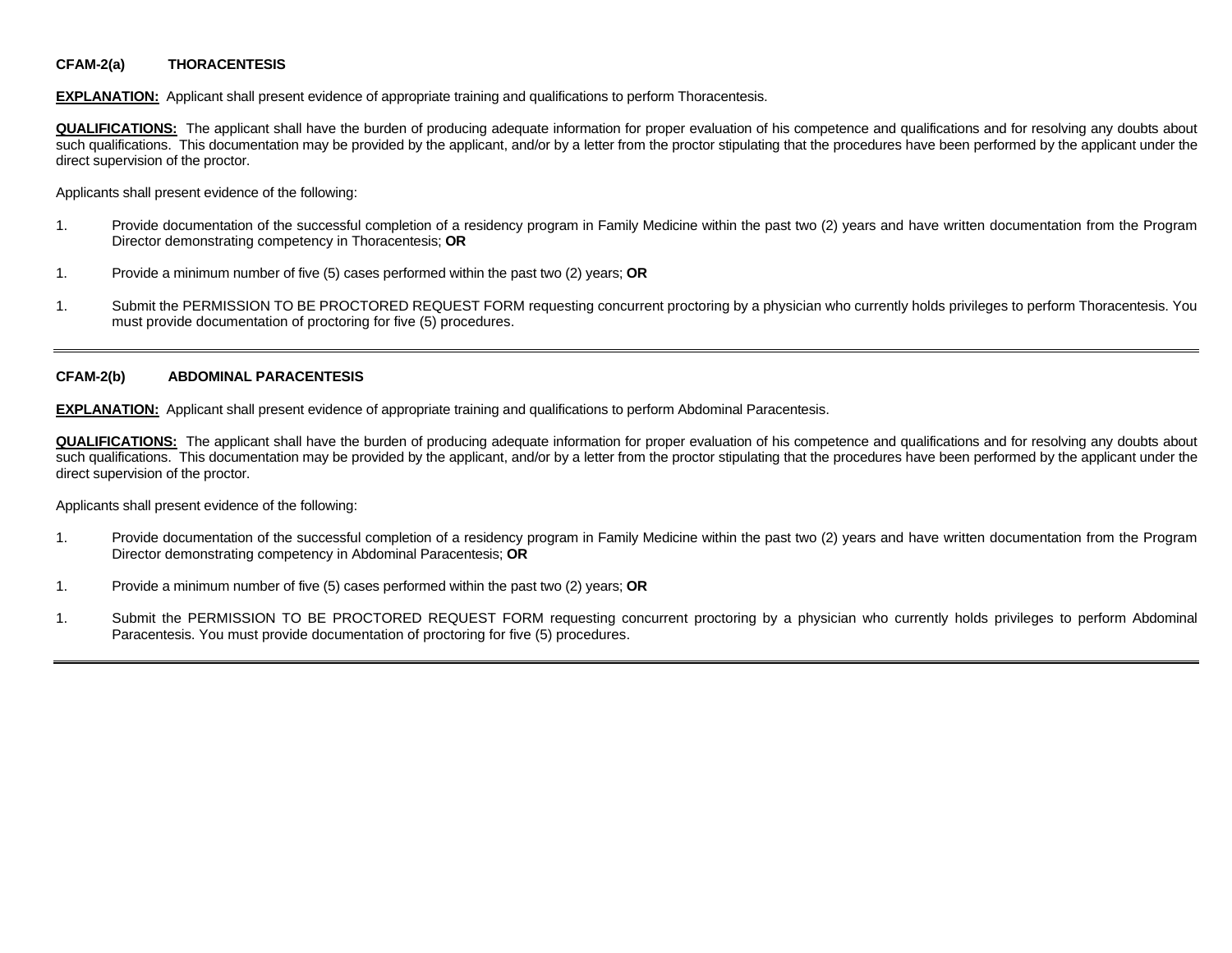#### **CFAM-2(c) FLEXIBLE SIGMOIDOSCOPY WITHOUT BIOPSY**

**EXPLANATION:** Applicant shall present evidence of appropriate training and qualifications to perform Flexible Sigmoidoscopy without Biopsy.

**QUALIFICATIONS:** The applicant shall have the burden of producing adequate information for proper evaluation of his competence and qualifications and for resolving any doubts about such qualifications. This documentation may be provided by the applicant, and/or by a letter from the proctor stipulating that the procedures have been performed by the applicant under the direct supervision of the proctor.

Applicants shall present evidence of the following:

- 1. Provide documentation of the successful completion of a residency program in Family Medicine within the past two (2) years and have written documentation from the Program Director demonstrating competency in Flexible Sigmoidoscopy without Biopsy; **OR**
- 1. Provide a minimum number of fifteen (15) cases performed within the past two (2) years; **OR**
- 1. Submit the PERMISSION TO BE PROCTORED REQUEST FORM requesting concurrent proctoring by a physician who currently holds privileges to perform Flexible Sigmoidoscopy without Biopsy. You must provide documentation of proctoring for fifteen (15) procedures.

#### **CFAM-2(d) FLEXIBLE SIGMOIDOSCOPY WITH BIOPSY**

**EXPLANATION:** Applicant shall present evidence of appropriate training and qualifications to perform Flexible Sigmoidoscopy with Biopsy.

**QUALIFICATIONS:** The applicant shall have the burden of producing adequate information for proper evaluation of his competence and qualifications and for resolving any doubts about such qualifications. This documentation may be provided by the applicant, and/or by a letter from the proctor stipulating that the procedures have been performed by the applicant under the direct supervision of the proctor.

- 1. Provide documentation of the successful completion of a residency program in Family Medicine within the past two (2) years and have written documentation from the Program Director demonstrating competency in Flexible Sigmoidoscopy with Biopsy; **OR**
- 1. Provide a minimum number of fifteen (15) cases and five (5) with biopsy performed within the past two (2) years; **OR**
- 1. Submit the PERMISSION TO BE PROCTORED REQUEST FORM requesting concurrent proctoring by a physician who currently holds privileges to perform Flexible Sigmoidoscopy. You must provide documentation of proctoring for fifteen (15) procedures and five (5) with biopsy.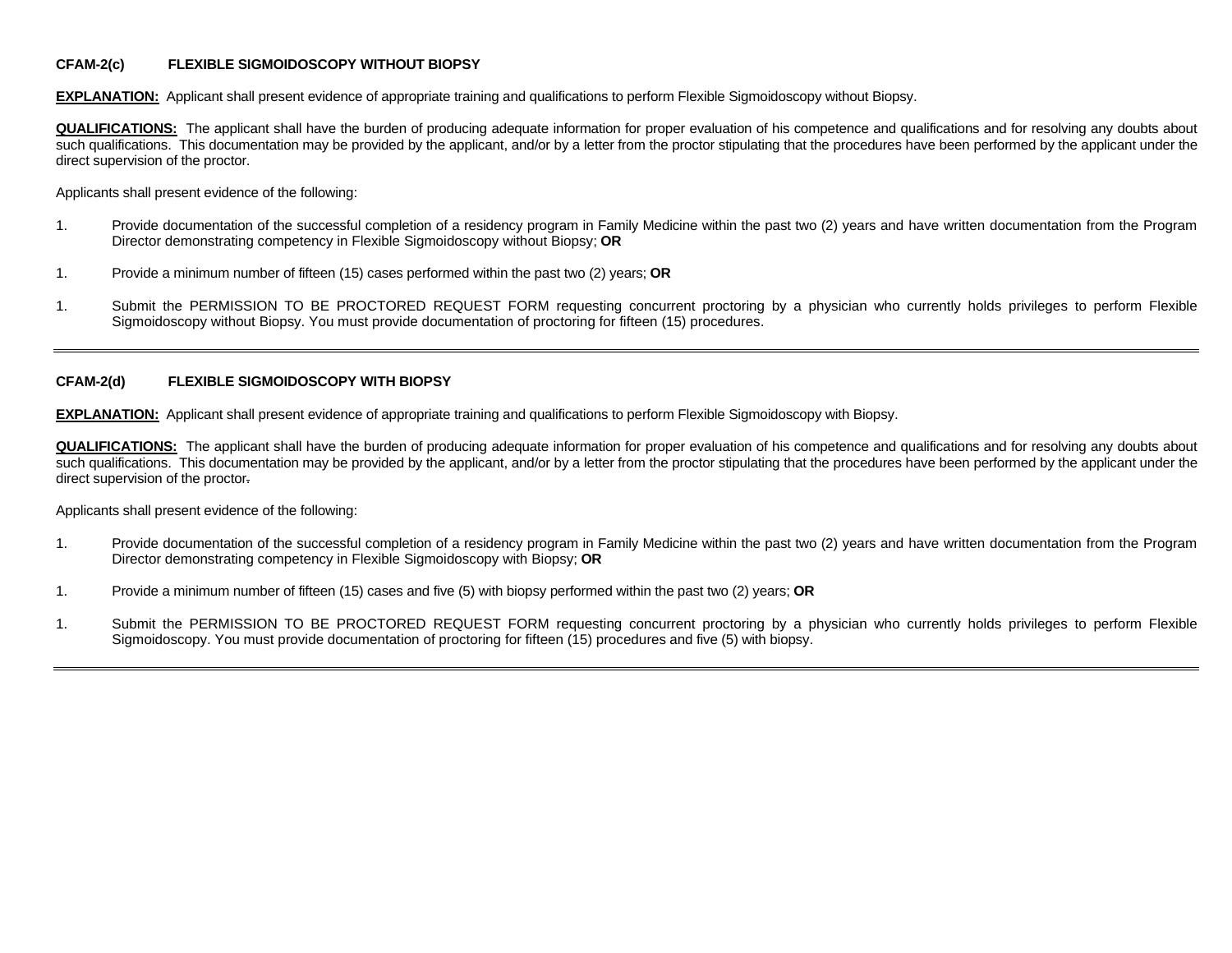### **CFAM-2(e) and CFAM-2(f) CARDIAC STRESS TESTING (e. Exercise and f. Drug Induced)**

- A. Cardiac Stress Testing-Exercise: Any physical exercise activity (treadmill, biking, etc.), intended to stimulate or induce cardiac ischemia must be supervised by a physician skilled and privileged to perform such a procedure with it associated evaluations and risks management.
- B. Cardiac Stress Testing-**Drug Induced**: Drug use (intervenous persantine, intravenous adenosine, intravenous isoproterenol, etc.) procedures intended to stimulate or induce cardiac ischemia must be supervised by a physician skilled and privileged to perform such a procedure with its associated evaluations and risks management.

**SPECIFIC SKILLS AND TRAINING REQUIRED:** The procedures to induce cardiac ischemia must be supervised by a physician who is knowledgeable in the interpretation of twelve-lead ECG's and stress induced ECG's. The physician must present documentation of his/her knowledge and experience in the treatment of angina, myocardial infarction, cardiac arrhythmias, asthma, cardiac arrest, CPR and the risks of the techniques used to induce ischemia.

Applicants shall present evidence of the following:

- 1. Provide documentation of the successful completion of a residency program in Family Medicine within the past two (2) years and have written documentation from the Program Director demonstrating competency in Cardiac Stress Testing; **OR**
- 1. Provide a minimum number of five (5) performed within the past two (2) years; **OR**
- 1. Submit the PERMISSION TO BE PROCTORED REQUEST FORM requesting concurrent proctoring by a physician who currently holds privileges to Cardiac Stress Testing. You must provide documentation of proctoring for five (5).

These procedures are often used in conjunction with other cardiac functional evaluation techniques, such as echocardiography or nuclear medicine scanning procedures. The skills and training to interpret these other cardiac evaluation techniques should be defined by the specific department under which the privileges exist and not be confused with the procedures privileged to induce ischemia.

## **CFAM-2(h) CENTRAL VEIN CATHETER INSERTION**

**EXPLANATION:** Percutaneous insertion of a catheter into a central vein (examples include the internal jugular, subclavian, or femoral veins). Generally, the purpose of such catheters is to provide access to the venous blood system for infusions of fluids, monitoring venous pressures, blood access for dialysis and for blood sampling of venous blood.

**QUALIFICATIONS:** Knowledge of the anatomy of the large veins (and variants) to be catheterized. Skills should also include knowledge and training with respect to catheter insertion techniques and complications.

Applicants shall present evidence of at least one of the following:

- 1. Provide documentation of the successful completion of a residency program in Family Medicine within the past two (2) years and have written documentation from the Program Director demonstrating competency in Central Vein Catheter Insertion; **OR**
- 1. Provide a minimum number of ten (10) performed within the past two (2) years; **OR**
- 1. Submit the PERMISSION TO BE PROCTORED REQUEST FORM requesting concurrent proctoring by a physician who currently holds privileges to perform Central Vein Catheter Insertion. You must provide documentation of proctoring for ten (10).

#### **CFAM-2(i) PERCUTANEOUS ARTERIAL LINE PLACEMENT**

**EXPLANATION:** Percutaneous insertion of a catheter into an artery (examples include the radial, brachial, or femoral artery). Generally, the purpose of such a catheter is to be connected to pressure monitoring devices and for blood sampling of arterial blood.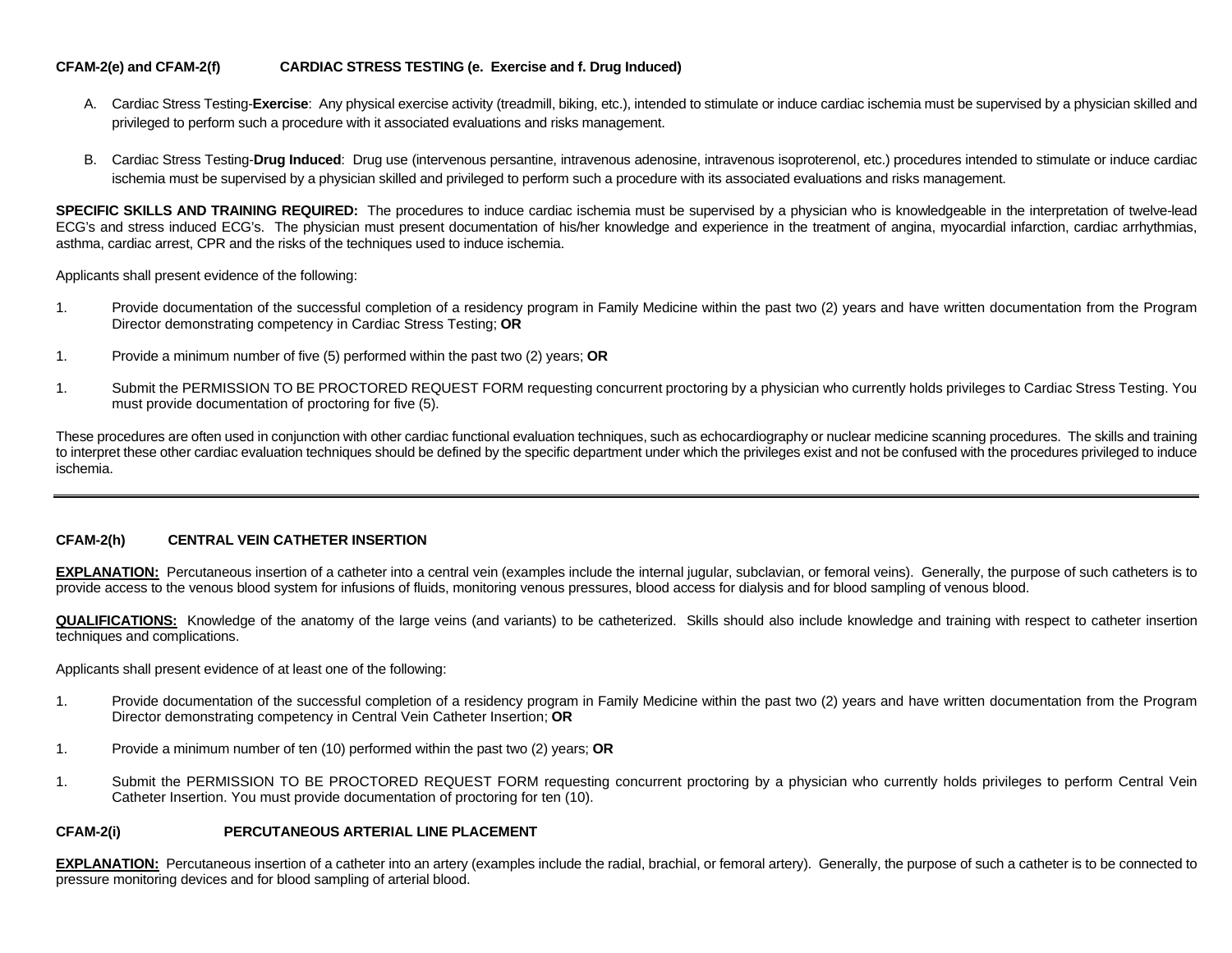**QUALIFICATIONS:** Knowledge of the anatomy of the artery (and variants) to be catheterized. Skills should also include knowledge and training with respect to catheter insertion techniques and complications.

Applicants shall present evidence of one of the following:

- 1. Provide documentation of the successful completion of a residency program in Family Medicine within the past two (2) years and have written documentation from the Program Director demonstrating competency in Percutaneous Arterial Line Placement; **OR**
- 1. Provide a minimum number of five (5) performed within the past two (2) years; **OR**
- 1. Submit the PERMISSION TO BE PROCTORED REQUEST FORM requesting concurrent proctoring by a physician who currently holds privileges to perform Percutaneous Arterial Line Placement. You must provide documentation of proctoring for five (5).

### **CFAM-2(j) PLACEMENT OF POSTERIOR NASAL HEMOSTATIC PACKING**

**EXPLANATION:** Applicant shall present evidence of appropriate training and qualifications to perform Flexible Sigmoidoscopy without Biopsy.

**QUALIFICATIONS:** The applicant shall have the burden of producing adequate information for proper evaluation of his competence and qualifications and for resolving any doubts about such qualifications. This documentation may be provided by the applicant, and/or by a letter from the proctor stipulating that the procedures have been performed by the applicant under the direct supervision of the proctor.

- 1. Provide documentation of the successful completion of a residency program in Family Medicine within the past two (2) years and have written documentation from the Program Director demonstrating competency in Placement of Posterior Nasal Hemostatic Packing; **OR**
- 1. Provide a minimum number of five (5) performed within the past two (2) years; **OR**
- 1. Submit the PERMISSION TO BE PROCTORED REQUEST FORM requesting concurrent proctoring by a physician who currently holds privileges to perform Placement of Posterior Nasal Hemostatic Packing. You must provide documentation of proctoring for five (5).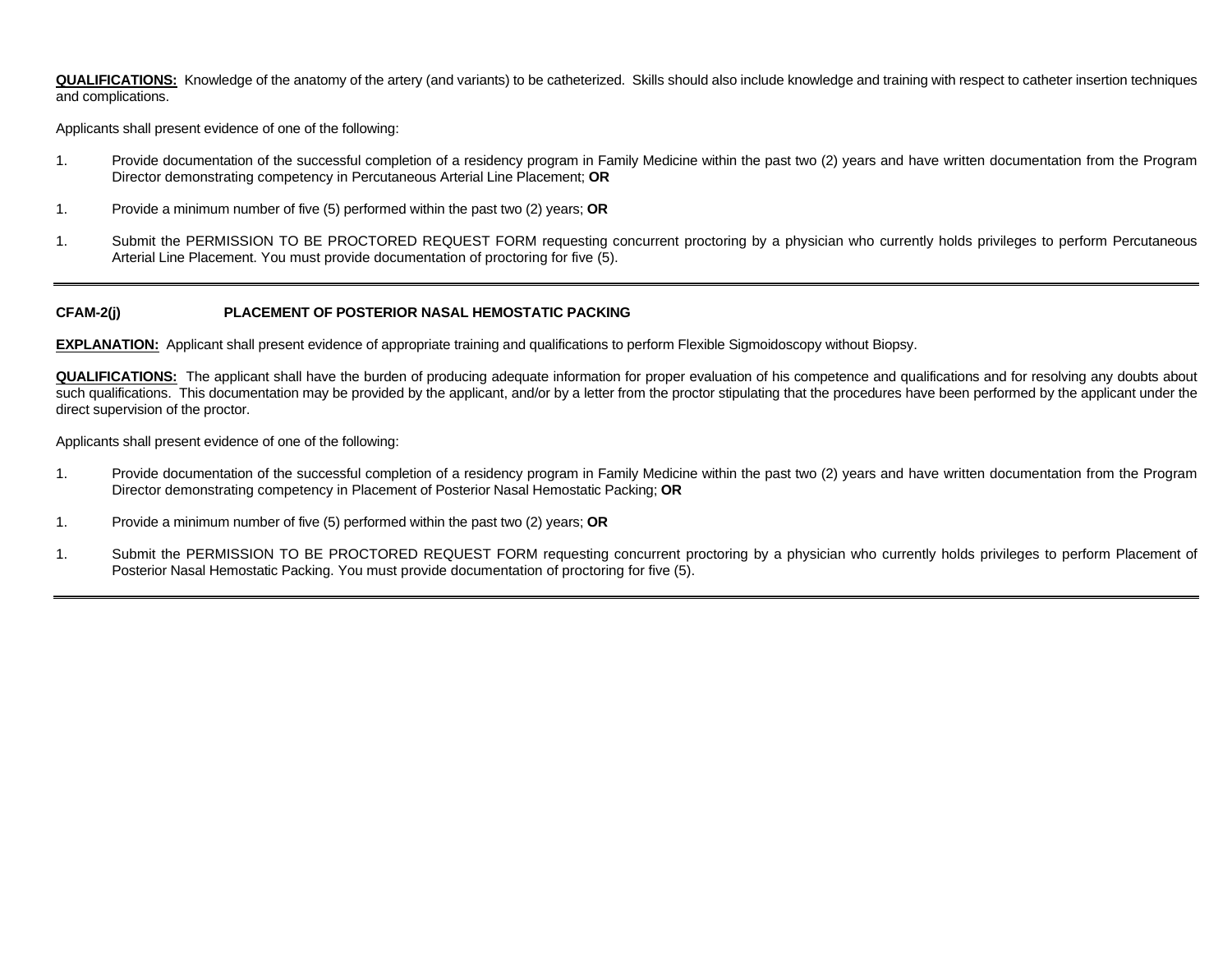# **CFAM-2(k) CHEST TUBE PLACEMENT**

**EXPLANATION:** Applicant shall present evidence of appropriate training and qualifications to perform Chest Tube Placement.

**QUALIFICATIONS:** The applicant shall have the burden of producing adequate information for proper evaluation of his competence and qualifications and for resolving any doubts about such qualifications. This documentation may be provided by the applicant, and/or by a letter from the proctor stipulating that the procedures have been performed by the applicant under the direct supervision of the proctor.

Applicants shall present evidence of one of the following:

- 1. Provide documentation of the successful completion of a residency program in Family Medicine within the past two (2) years and have written documentation from the Program Director demonstrating competency in Chest Tube Placement; **OR**
- 1. Provide a minimum number of five (5) performed within the past two (2) years; **OR**
- 1. Submit the PERMISSION TO BE PROCTORED REQUEST FORM requesting concurrent proctoring by a physician who currently holds privileges to perform Chest Tube Placement. You must provide documentation of proctoring for five (5).

#### **CFAM-2(l) NASOPHARYNGOSCOPY**

**EXPLANATION:** Applicant shall present evidence of appropriate training and qualifications to perform Nasopharyngoscopy.

**QUALIFICATIONS:** The applicant shall have the burden of producing adequate information for proper evaluation of his competence and qualifications and for resolving any doubts about such qualifications. This documentation may be provided by the applicant, and/or by a letter from the proctor stipulating that the procedures have been performed by the applicant under the direct supervision of the proctor.

- 1. Provide documentation of the successful completion of a residency program in Family Medicine within the past two (2) years and have written documentation from the Program Director demonstrating competency in Nasopharyngoscopy; **OR**
- 1. Provide a minimum number of five (5) performed within the past two (2) years; **OR**
- 1. Submit the PERMISSION TO BE PROCTORED REQUEST FORM requesting concurrent proctoring by a physician who currently holds privileges to perform Nasopharyngoscopy. You must provide documentation of proctoring for five (5).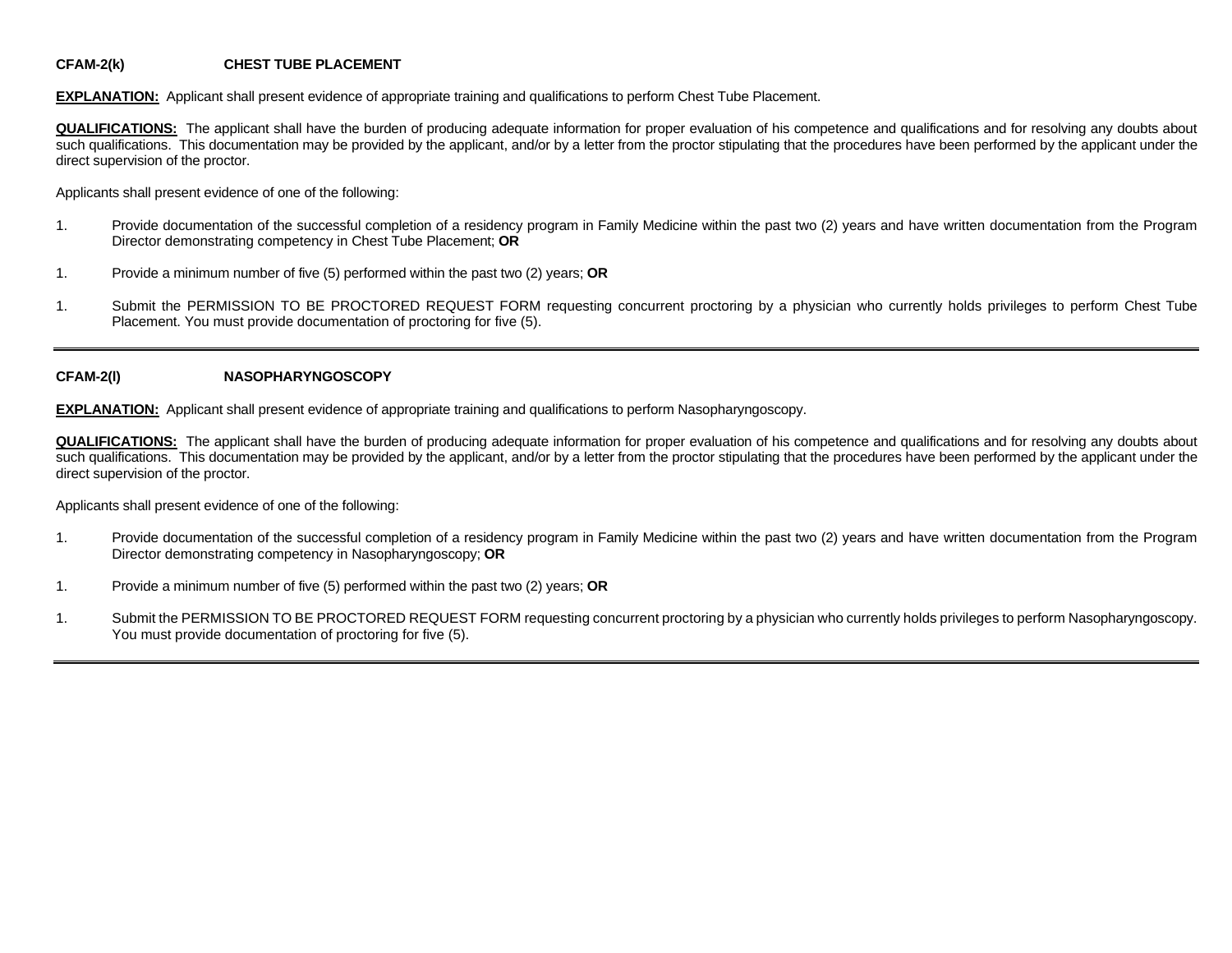### **CFAM-6(a) ARTERIAL PUNCTURE - PEDIATRICS**

**EXPLANATION:** Applicant shall present evidence of appropriate training and qualifications to perform Arterial Puncture.

**QUALIFICATIONS:** The applicant shall have the burden of producing adequate information for proper evaluation of his competence and qualifications and for resolving any doubts about such qualifications. This documentation may be provided by the applicant, and/or by a letter from the proctor stipulating that the procedures have been performed by the applicant under the direct supervision of the proctor.

Applicants shall present evidence of one of the following:

- 1. Provide documentation of the successful completion of a residency program in Family Medicine within the past two (2) years and have written documentation from the Program Director demonstrating competency in Arterial Puncture; **OR**
- 1. Provide a minimum number of five (5) performed within the past two (2) years; **OR**
- 1. Submit the PERMISSION TO BE PROCTORED REQUEST FORM requesting concurrent proctoring by a physician who currently holds privileges to perform Arterial Puncture. You must provide documentation of proctoring for five (5).

#### **CFAM-6(b) CIRCUMCISIONS - PEDIATRICS**

**EXPLANATION:** Applicant shall present evidence of appropriate training and qualifications to perform Circumcisions.

**QUALIFICATIONS:** The applicant shall have the burden of producing adequate information for proper evaluation of his competence and qualifications and for resolving any doubts about such qualifications. This documentation may be provided by the applicant, and/or by a letter from the proctor stipulating that the procedures have been performed by the applicant under the direct supervision of the proctor.

- 1. Provide documentation of the successful completion of a residency program in Family Medicine within the past two (2) years and have written documentation from the Program Director demonstrating competency in Circumcisions; **OR**
- 1. Provide a minimum number of five (5) performed within the past two (2) years; **OR**
- 1. Submit the PERMISSION TO BE PROCTORED REQUEST FORM requesting concurrent proctoring by a physician who currently holds privileges to perform Circumcisions. You must provide documentation of proctoring for five (5).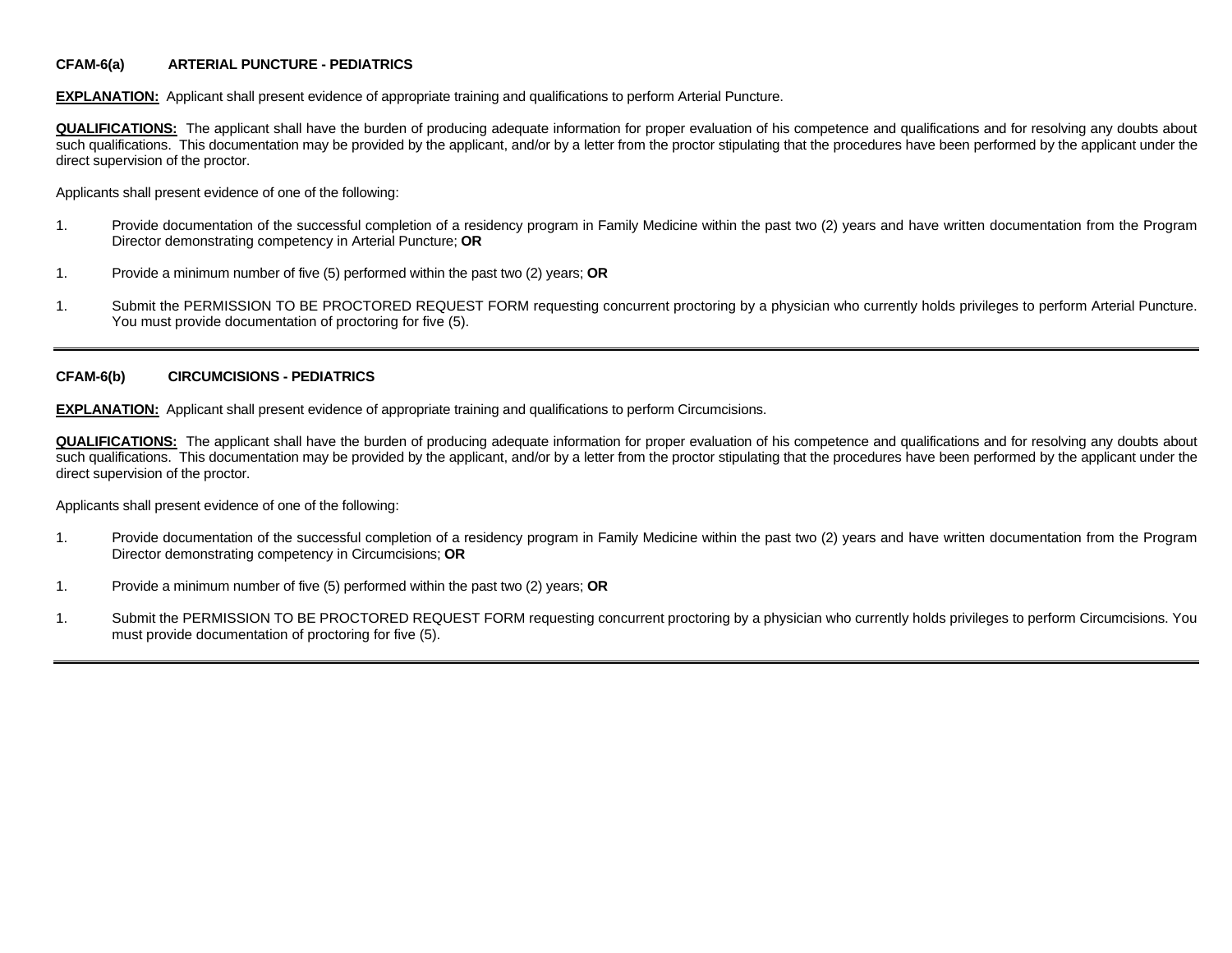#### **CFAM-6(c) UMBILICAL ARTERY CATHETER PLACEMENT**

**EXPLANATION:** Applicant shall present evidence of appropriate training and qualifications to perform Umbilical Artery Catheter Placement.

**QUALIFICATIONS:** The applicant shall have the burden of producing adequate information for proper evaluation of his competence and qualifications and for resolving any doubts about such qualifications. This documentation may be provided by the applicant, and/or by a letter from the proctor stipulating that the procedures have been performed by the applicant under the direct supervision of the proctor.

Applicants shall present evidence of one of the following:

- 1. Provide documentation of the successful completion of a residency program in Family Medicine within the past two (2) years and have written documentation from the Program Director demonstrating competency in Umbilical Artery Catheter Placement; **OR**
- 1. Provide a minimum number of five (5) performed within the past two (2) years; **OR**
- 1. Submit the PERMISSION TO BE PROCTORED REQUEST FORM requesting concurrent proctoring by a physician who currently holds privileges to perform Umbilical Artery Catheter Placement. You must provide documentation of proctoring for five (5).

#### **CFAM-6(d) UMBILICAL VEIN CATHETER PLACEMENT**

**EXPLANATION:** Applicant shall present evidence of appropriate training and qualifications to perform Umbilical Vein Catheter Placement.

**QUALIFICATIONS:** The applicant shall have the burden of producing adequate information for proper evaluation of his competence and qualifications and for resolving any doubts about such qualifications. This documentation may be provided by the applicant, and/or by a letter from the proctor stipulating that the procedures have been performed by the applicant under the direct supervision of the proctor.

- 1. Provide documentation of the successful completion of a residency program in Family Medicine within the past two (2) years and have written documentation from the Program Director demonstrating competency in Umbilical Vein Catheter Placement; **OR**
- 1. Provide a minimum number of five (5) performed within the past two (2) years; **OR**
- 1. Submit the PERMISSION TO BE PROCTORED REQUEST FORM requesting concurrent proctoring by a physician who currently holds privileges to perform Umbilical Vein Catheter Placement. You must provide documentation of proctoring for five (5).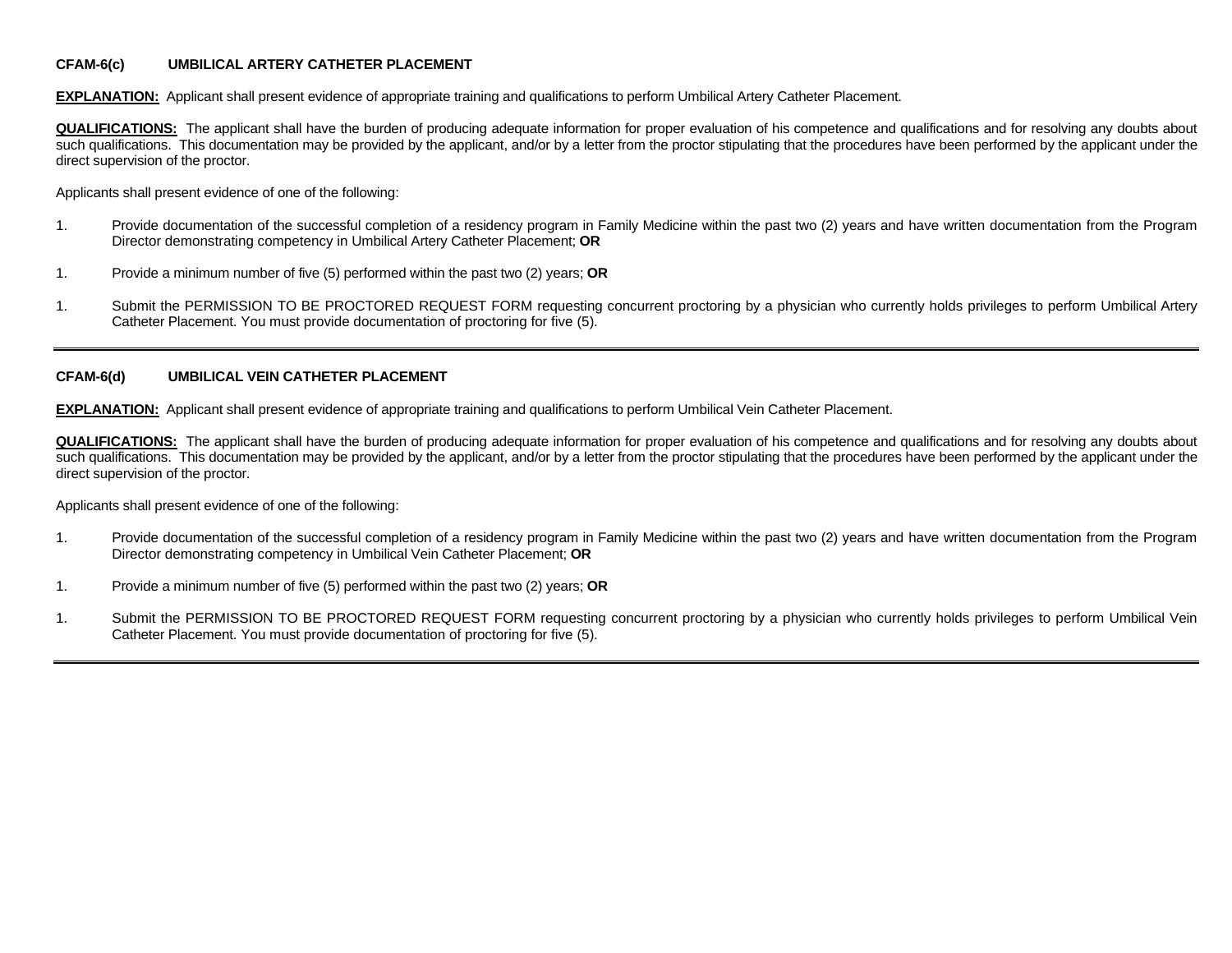### **CFAM-6(e) CHEST TUBE INSERTION**

**EXPLANATION:** Applicant shall present evidence of appropriate training and qualifications to perform Chest Tube Insertion.

**QUALIFICATIONS:** The applicant shall have the burden of producing adequate information for proper evaluation of his competence and qualifications and for resolving any doubts about such qualifications. This documentation may be provided by the applicant, and/or by a letter from the proctor stipulating that the procedures have been performed by the applicant under the direct supervision of the proctor.

Applicants shall present evidence of one of the following:

- 1. Provide documentation of the successful completion of a residency program in Family Medicine within the past two (2) years and have written documentation from the Program Director demonstrating competency in Chest Tube Insertion; **OR**
- 1. Provide a minimum number of five (5) performed within the past two (2) years; **OR**
- 1. Submit the PERMISSION TO BE PROCTORED REQUEST FORM requesting concurrent proctoring by a physician who currently holds privileges to perform Chest Tube Insertion. You must provide documentation of proctoring for five (5).

#### **CFAM-6(f) Frenotomy**

**EXPLANATION:** Applicant shall present evidence of appropriate training and qualifications to perform Frenotomy.

**QUALIFICATIONS:** The applicant shall have the burden of producing adequate information for proper evaluation of his competence and qualifications and for resolving any doubts about such qualifications. This documentation may be provided by the applicant, and/or by a letter from the proctor stipulating that the procedures have been performed by the applicant under the direct supervision of the proctor.

- 1. Provide documentation of the successful completion of a residency program in Family Medicine within the past two (2) years and have written documentation from the Program Director demonstrating competency in Frenotomy; **OR**
- 1. Provide a minimum number of five (5) performed within the past two (2) years; **OR**
- 1. Submit the PERMISSION TO BE PROCTORED REQUEST FORM requesting concurrent proctoring by a physician who currently holds privileges to perform Frenotomy. You must provide documentation of proctoring for five (5).